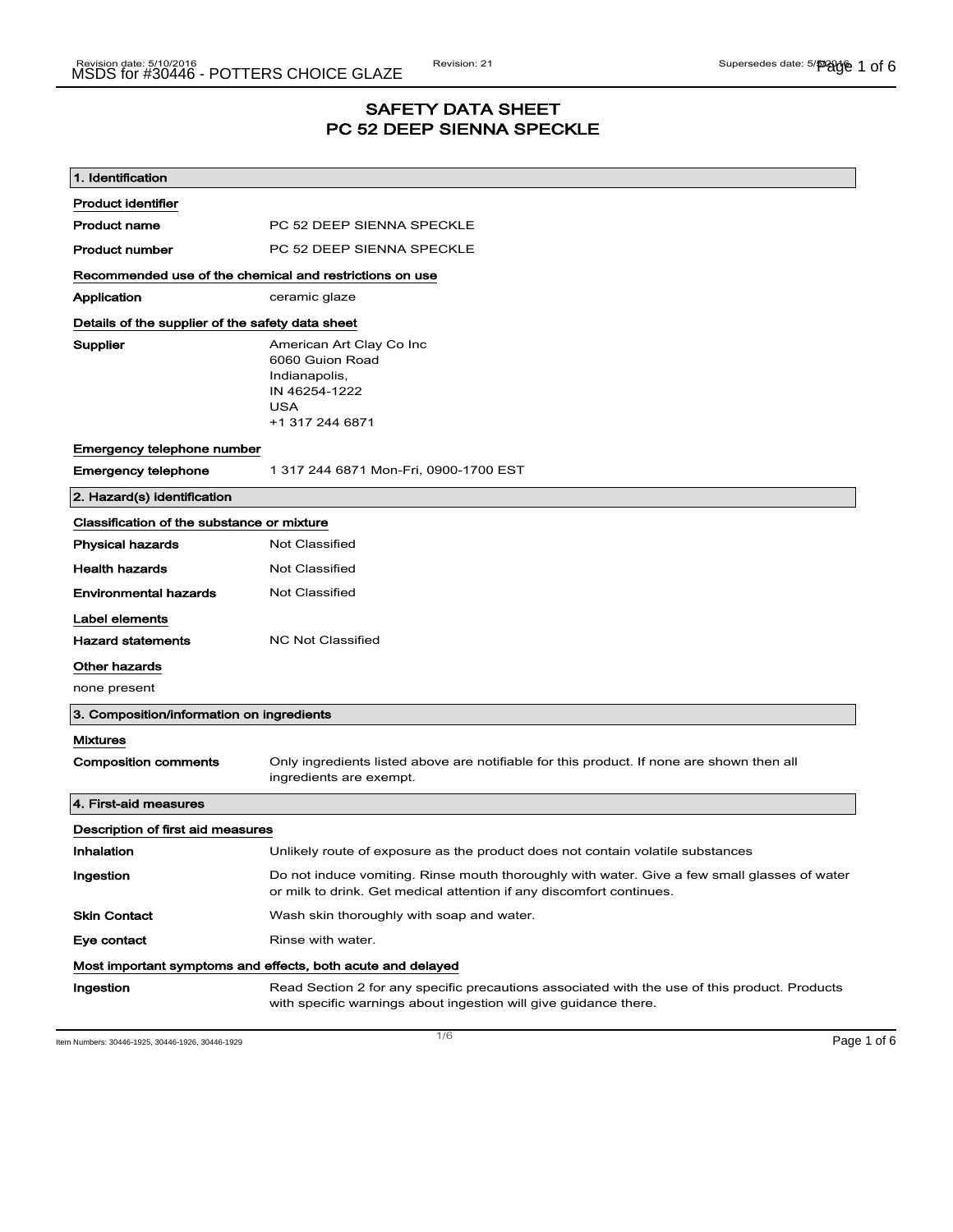| PC 52 DEEP SIENNA SPECKLE                                              |                                                                                                                                                                                                                                                                                                             |  |  |
|------------------------------------------------------------------------|-------------------------------------------------------------------------------------------------------------------------------------------------------------------------------------------------------------------------------------------------------------------------------------------------------------|--|--|
| <b>Skin contact</b>                                                    | Read Section 2 for any specific precautions associated with the use of this product. In general<br>most ceramic glazes, clays and special products will tend to have a drying effect on the skin<br>and may cause some sensitivity to users with sensitive skin.                                            |  |  |
| Eye contact                                                            | Read Section 2 for any specific precautions associated with the use of this product. In general<br>most ceramic and special products contain materials that maybe abrasive to eyes. Keeping<br>materials from contacting the eyes is prudent. If contact does occur, flush with clean water, do<br>not rub. |  |  |
| Indication of immediate medical attention and special treatment needed |                                                                                                                                                                                                                                                                                                             |  |  |
| Notes for the doctor                                                   | Treat symptomatically.                                                                                                                                                                                                                                                                                      |  |  |
| 5. Fire-fighting measures                                              |                                                                                                                                                                                                                                                                                                             |  |  |
| <b>Extinguishing media</b>                                             |                                                                                                                                                                                                                                                                                                             |  |  |
| Suitable extinguishing media                                           | Use fire-extinguishing media suitable for the surrounding fire.                                                                                                                                                                                                                                             |  |  |
| Special hazards arising from the substance or mixture                  |                                                                                                                                                                                                                                                                                                             |  |  |
| Specific hazards                                                       | The product is not believed to present a hazard due to its physical nature.                                                                                                                                                                                                                                 |  |  |
| Advice for firefighters                                                |                                                                                                                                                                                                                                                                                                             |  |  |
| for firefighters                                                       | <b>Special protective equipment</b> Use protective equipment appropriate for surrounding materials.                                                                                                                                                                                                         |  |  |
| 6. Accidental release measures                                         |                                                                                                                                                                                                                                                                                                             |  |  |
|                                                                        | Personal precautions, protective equipment and emergency procedures                                                                                                                                                                                                                                         |  |  |
| <b>Personal precautions</b>                                            | For personal protection, see Section 8.                                                                                                                                                                                                                                                                     |  |  |
| <b>Environmental precautions</b>                                       |                                                                                                                                                                                                                                                                                                             |  |  |
| <b>Environmental precautions</b>                                       | Please read Section 2 completely. If any environmental warnings such as; H411 or H412 are<br>listed in Section 2, please use appropriate procedures when disposing of product and<br>container. Do not put materials into waterways or sewers.                                                              |  |  |
| Methods and material for containment and cleaning up                   |                                                                                                                                                                                                                                                                                                             |  |  |
| Methods for cleaning up                                                | Collect spillage for reclamation or absorb in vermiculite, dry sand or similar material.                                                                                                                                                                                                                    |  |  |
| Reference to other sections                                            | For waste disposal, see Section 13. For personal protection, see Section 8.                                                                                                                                                                                                                                 |  |  |
| 7. Handling and storage                                                |                                                                                                                                                                                                                                                                                                             |  |  |
| Precautions for safe handling                                          |                                                                                                                                                                                                                                                                                                             |  |  |
| <b>Usage precautions</b>                                               | Read label before use. Do not eat, drink or smoke when using this product. Good personal<br>hygiene procedures should be implemented. Wash hands and any other contaminated areas<br>of the body with soap and water before leaving the work site.                                                          |  |  |
| Conditions for safe storage, including any incompatibilities           |                                                                                                                                                                                                                                                                                                             |  |  |
| <b>Storage precautions</b>                                             | Store in tightly-closed, original container in a dry and cool place.                                                                                                                                                                                                                                        |  |  |
| Specific end uses(s)                                                   |                                                                                                                                                                                                                                                                                                             |  |  |
| Specific end use(s)                                                    | The identified uses for this product are detailed in Section 1.2.                                                                                                                                                                                                                                           |  |  |
| 8. Exposure Controls/personal protection                               |                                                                                                                                                                                                                                                                                                             |  |  |
| Ingredient comments                                                    | Only ingredients listed n Section 3 are notifiable for this product. If none are shown then all<br>ingredients are exempt.                                                                                                                                                                                  |  |  |

Item Numbers: 30446-1925, 30446-1926, 30446-1929  $\sim$  2/6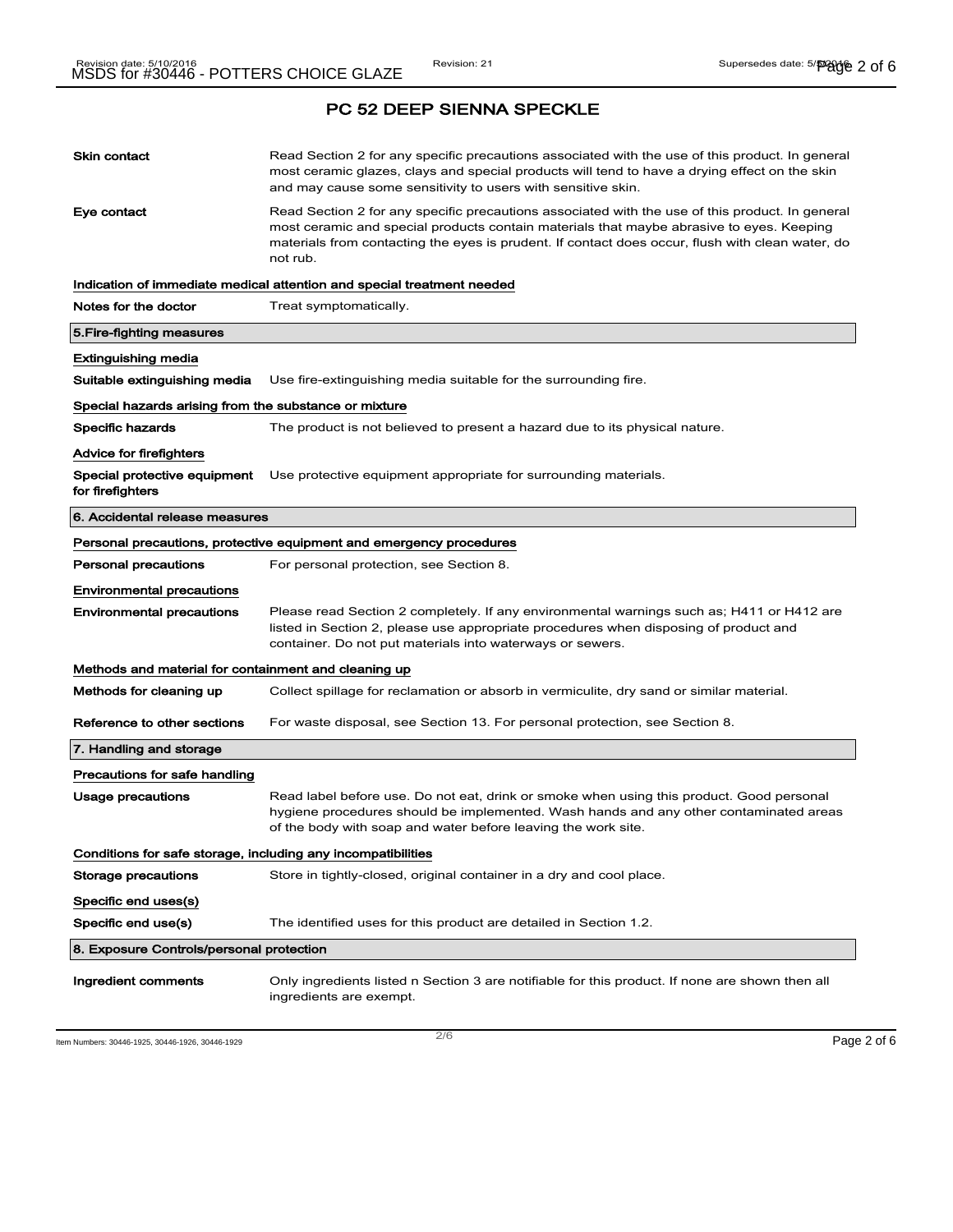| <b>Exposure controls</b>            |                                                                                                                                                                                                                      |
|-------------------------------------|----------------------------------------------------------------------------------------------------------------------------------------------------------------------------------------------------------------------|
| Appropriate engineering<br>controls | No specific ventilations requirements unless the "FAN" pictogram is shown above or specified<br>in Section 2.                                                                                                        |
| Eye/face protection                 | No specific eye protection required unless the "EYE PROTECTION" pictogram is shown<br>above or specified in Section 2.                                                                                               |
| Hand protection                     | No specific hand protection required unless the "HAND PROTECTION" pictogram is shown<br>above or specified in Section 2.                                                                                             |
| Hygiene measures                    | Using good personal hygiene practices is always appropriate. Keeping a clean work space,<br>cleaning up properly when done, and not eating, drinking or smoking when using this product.                             |
| <b>Respiratory protection</b>       | No specific respiratory protection required unless the "RESPIRATOR" pictogram is shown<br>above or specified in Section 2. Using the appropriate certified protection for the operation is<br>important if required. |

# 9. Physical and Chemical Properties

| Information on basic physical and chemical properties |                           |
|-------------------------------------------------------|---------------------------|
| Appearance                                            | Colored liquid.           |
| Color                                                 | Various colors.           |
| Odor                                                  | Almost odorless.          |
| <b>Odor threshold</b>                                 | No information available. |
| pH                                                    | $6 - 8$                   |
| <b>Melting point</b>                                  | No information available. |
| Initial boiling point and range                       | No information available. |
| <b>Flash point</b>                                    | No information available. |
| <b>Evaporation rate</b>                               | No information available. |
| Flammability (solid, gas)                             | No information available. |
| Upper/lower flammability or<br>explosive limits       | No information available. |
| Vapour pressure                                       | No information available. |
| <b>Relative density</b>                               | Greater than 1.0          |
| Solubility(ies)                                       | Not applicable.           |
| <b>Partition coefficient</b>                          | No information available. |
| Auto-ignition temperature                             | Not applicable.           |
| <b>Decomposition Temperature</b>                      | No information available. |
| <b>Viscosity</b>                                      | No information available. |
| <b>Explosive properties</b>                           | none                      |
| <b>Oxidising properties</b>                           | none                      |
| Other information                                     | Not applicable.           |
| 10. Stability and reactivity                          |                           |

Item Numbers: 30446-1925, 30446-1926, 30446-1929 Page 3 of 6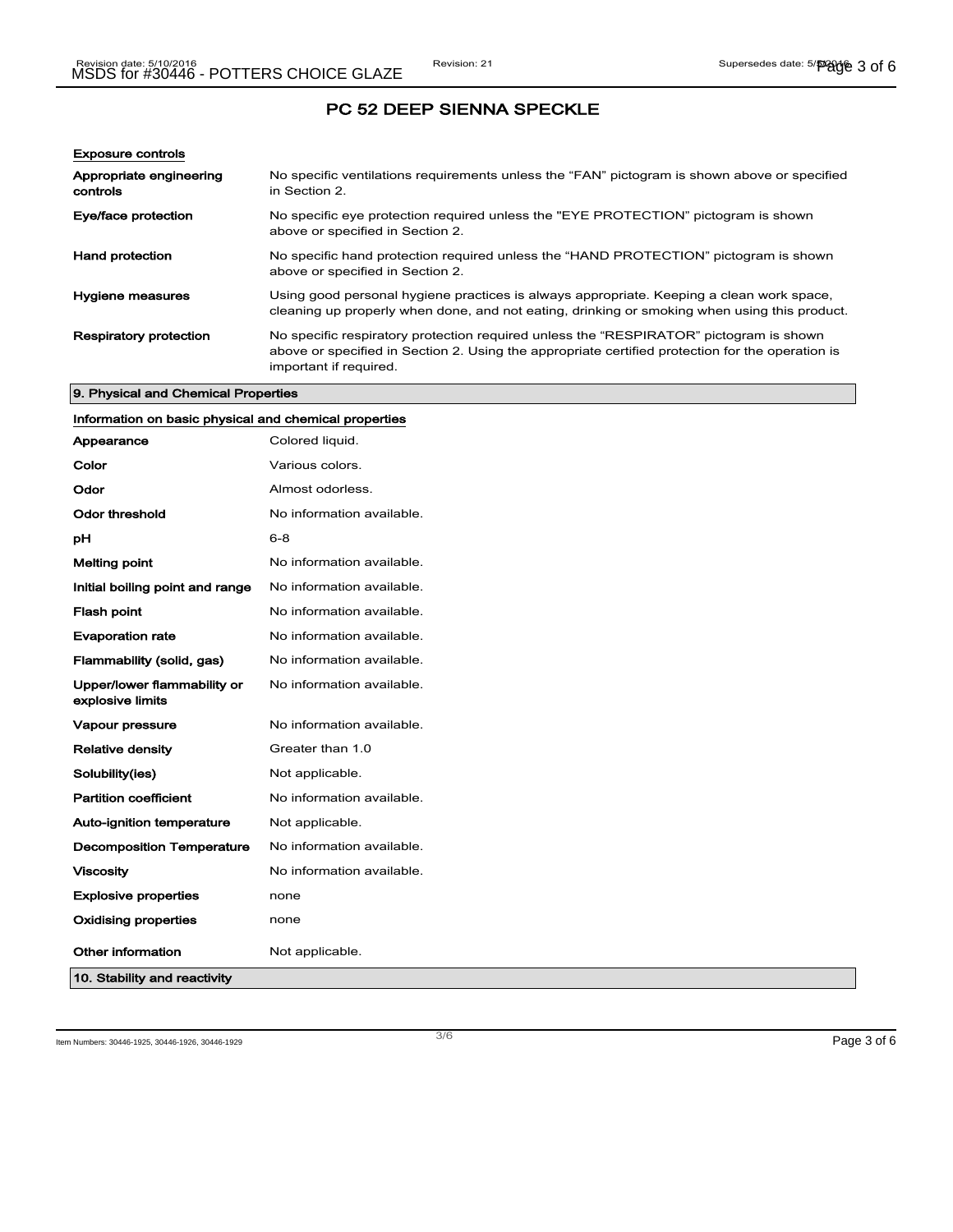| Reactivity                                                                          | There are no known reactivity hazards associated with this product.                                                                                                                                                                            |  |  |
|-------------------------------------------------------------------------------------|------------------------------------------------------------------------------------------------------------------------------------------------------------------------------------------------------------------------------------------------|--|--|
| <b>Stability</b>                                                                    | No particular stability concerns.                                                                                                                                                                                                              |  |  |
| Possibility of hazardous<br>reactions                                               | None known.                                                                                                                                                                                                                                    |  |  |
| <b>Conditions to avoid</b>                                                          | None known.                                                                                                                                                                                                                                    |  |  |
| <b>Materials to avoid</b>                                                           | None known.                                                                                                                                                                                                                                    |  |  |
| Hazardous decomposition<br>products                                                 | None known.                                                                                                                                                                                                                                    |  |  |
| 11. Toxicological information                                                       |                                                                                                                                                                                                                                                |  |  |
| Information on toxicological effects                                                |                                                                                                                                                                                                                                                |  |  |
| <b>Toxicological effects</b>                                                        | Please read Section 2 thoroughly to understand the toxicological risks, (if any) and<br>precautions for safe use (if any).                                                                                                                     |  |  |
| Acute toxicity - oral<br>ATE oral (mg/kg)                                           | 9,057.97                                                                                                                                                                                                                                       |  |  |
| Acute toxicity - inhalation<br><b>ATE inhalation (dusts/mists)</b><br>mg/l)         | 27.17                                                                                                                                                                                                                                          |  |  |
| Skin corrosion/irritation<br><b>Skin sensitization</b><br><b>Skin sensitisation</b> | Please read Section 2 thoroughly to understand the toxicological risks (if any) and precautions<br>for safe use (if any).                                                                                                                      |  |  |
| Eye contact                                                                         | May cause temporary eye irritation.                                                                                                                                                                                                            |  |  |
| 12. Ecological Information                                                          |                                                                                                                                                                                                                                                |  |  |
| Ecotoxicity                                                                         | Please read Section 2 completely. If any environmental warnings such as; H411 or H412 are<br>listed in Section 2, please use appropriate procedures when disposing of product and<br>container. Do not put materials into waterways or sewers. |  |  |
| Toxicity                                                                            |                                                                                                                                                                                                                                                |  |  |
| Toxicity                                                                            | Please read Section 2 completely. If any environmental warnings such as; H411 or H412 are<br>listed in Section 2, please use appropriate procedures when disposing of product and<br>container. Do not put materials into waterways or sewers. |  |  |
| Persistence and degradability                                                       |                                                                                                                                                                                                                                                |  |  |
| Persistence and degradability                                                       | No data available.                                                                                                                                                                                                                             |  |  |
| <b>Biodegradation</b>                                                               | Not inherently biodegradable.                                                                                                                                                                                                                  |  |  |
| <b>Bioaccumulative potential</b><br><b>Partition coefficient</b>                    | No information available.                                                                                                                                                                                                                      |  |  |
| Mobility in soil<br><b>Mobility</b>                                                 | Semi-mobile.                                                                                                                                                                                                                                   |  |  |

Item Numbers: 30446-1925, 30446-1926, 30446-1929 Page 4 of 6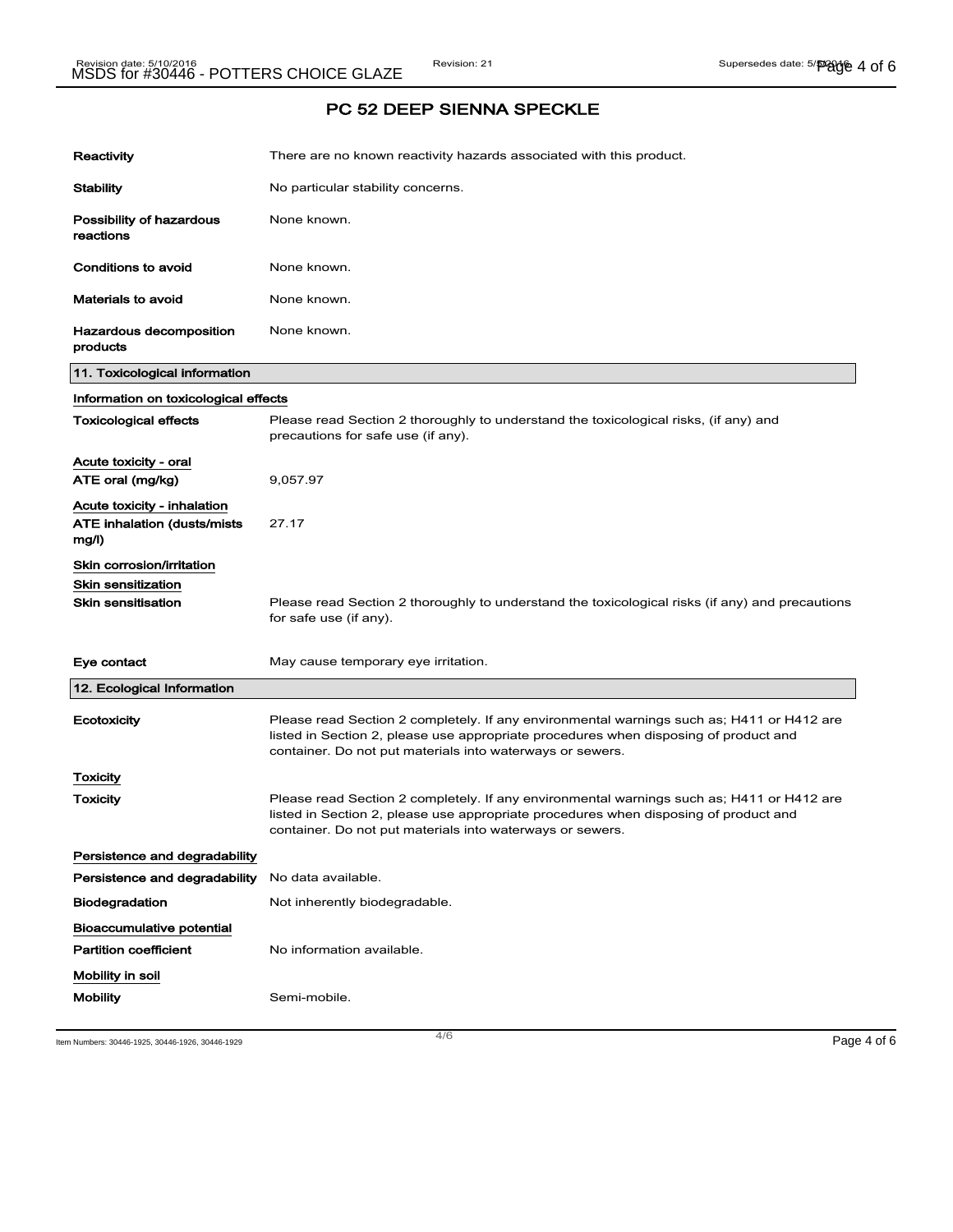# Results of PBT and vPvB assessment

Results of PBT and vPvB assessment This product does not contain any substances classified as PBT or vPvB.

#### Other adverse effects

Other adverse effects None known.

# 13. Disposal considerations

# Waste treatment methods

| General information       | Dispose of waste product or used containers in accordance with local regulations When<br>handling waste, the safety precautions applying to handling of the product should be<br>considered. |
|---------------------------|----------------------------------------------------------------------------------------------------------------------------------------------------------------------------------------------|
| 14. Transport information |                                                                                                                                                                                              |

General The product is not covered by international regulations on the transport of dangerous goods (IMDG, IATA, DoT).

## UN Number

Not applicable.

# UN proper shipping name

Not applicable.

# Transport hazard class(es)

No transport warning sign required.

#### Packing group

Not applicable.

# Environmental hazards

#### Environmentally Hazardous Substance

Please refer to Section 2 for any environmental hazards associated with this product. If H411/H412 warnings are shown then please verify packaging and labeling requirements for larger volumes.

#### Special precautions for user

Not applicable.

# Transport in bulk according to Not applicable. Annex II of MARPOL 73/78 and the IBC Code

15. Regulatory information

# US State Regulations

California Proposition 65 Carcinogens and Reproductive Toxins

None of the ingredients are listed or exempt.

## Inventories

Canada - DSL/NDSL All the ingredients are listed or exempt.

# US - TSCA

All the ingredients are listed or exempt.

Item Numbers: 30446-1925, 30446-1926, 30446-1929 Page 5 of 6